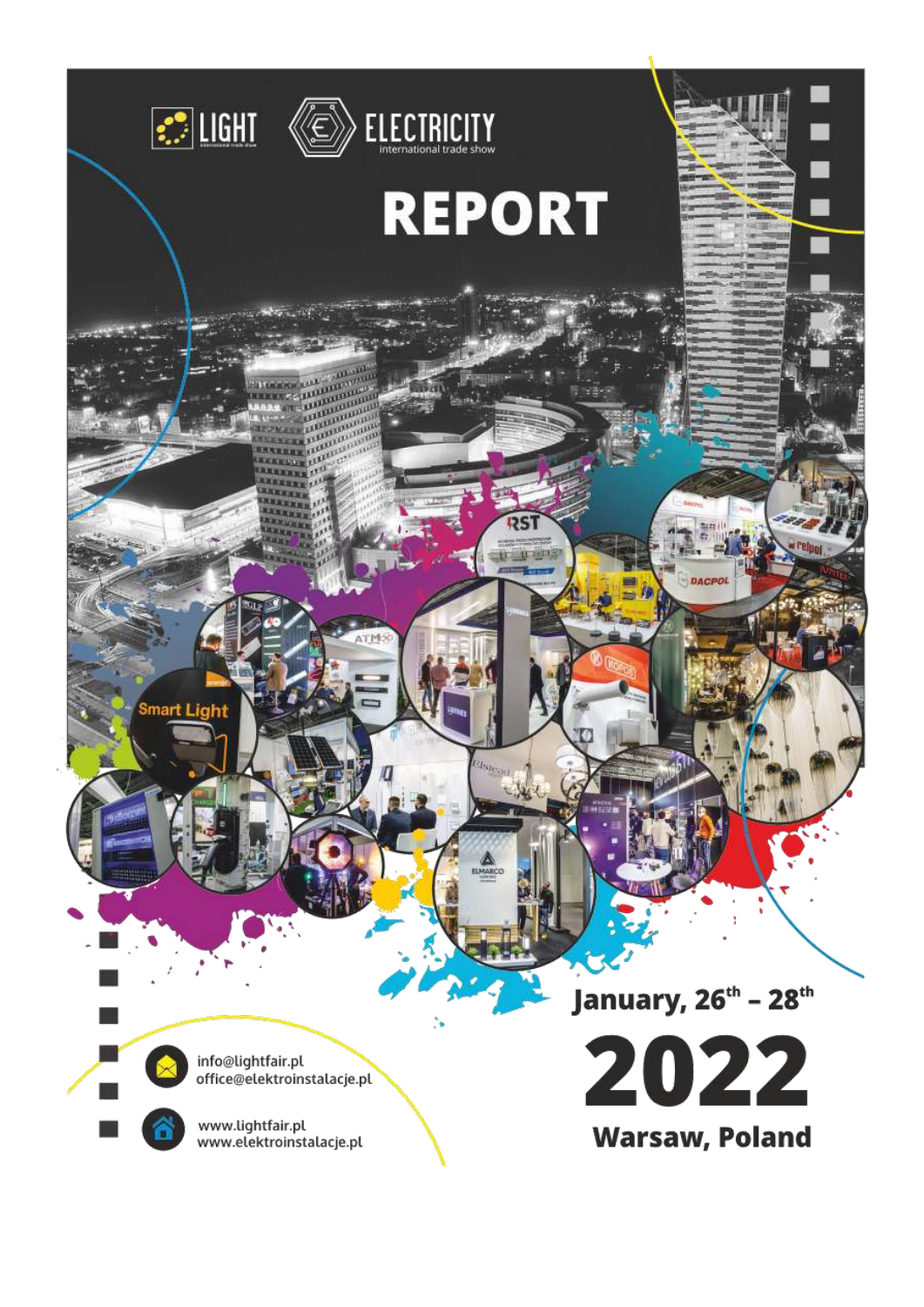# THE BIGGEST EVENT IN THE LIGHTING AND ELECTRICITY INDUSTRY IN WARSAW, POLAND

# 29th INTERNATIONAL TRADE SHOW OF LIGHTING EQUIPMENT 19th INTERNATIONAL TRADE SHOW OF ELECTRIC FITTINGS AND SECURITY SYSTEMS

# 26-28 01.2022 r.

Honorary Patronage of the Ministry of Economic Development

and Technology and Polish Investment & Trade Agency



## Ministry of Economic Development and Technology



On January 26-28<sup>th</sup> 29<sup>th</sup> International Trade Show of Lighting Equipment (www.lightfair.pl) and the 19<sup>th</sup> International Trade Show of Electric Fittings and Security Systems (www.elektroinstalacje.pl) were held at the EXPO XXI Exhibition Center in Warsaw, capital of Poland. The 26<sup>th</sup> Automaticon International Fair was held at the same time and place. The Honorary Patronage over the Trade Show Light and the Trade Show Electricity was taken by the Ministry of Development and Technology and the Polish Investment and Trade Agency.

The International Trade Show LIGHT and International Trade Show ELECTRICTY are one of the most important events in 2022, not only in Poland , but also in Europe, for the presentation of products, technologies, innovations in the field of broadly understood lighting, electrical engineering, automation, telecommunication and new technologies.

This year's fair has shown that it is one of the most important industry events in Europe for professionals looking for innovative products manufactured by Polish and European companies. This year's edition, due to pandemic and sanitary restrictions, both in Poland and in the world, has shown that Polish and European electrotechnical and lighting industry has great potential for dynamic development, and the fair in Warsaw, which is confirmed by the total number of visitors and number of visitors by country, is a great place of exchange technical ideas obtain contacts and seize new business opportunities.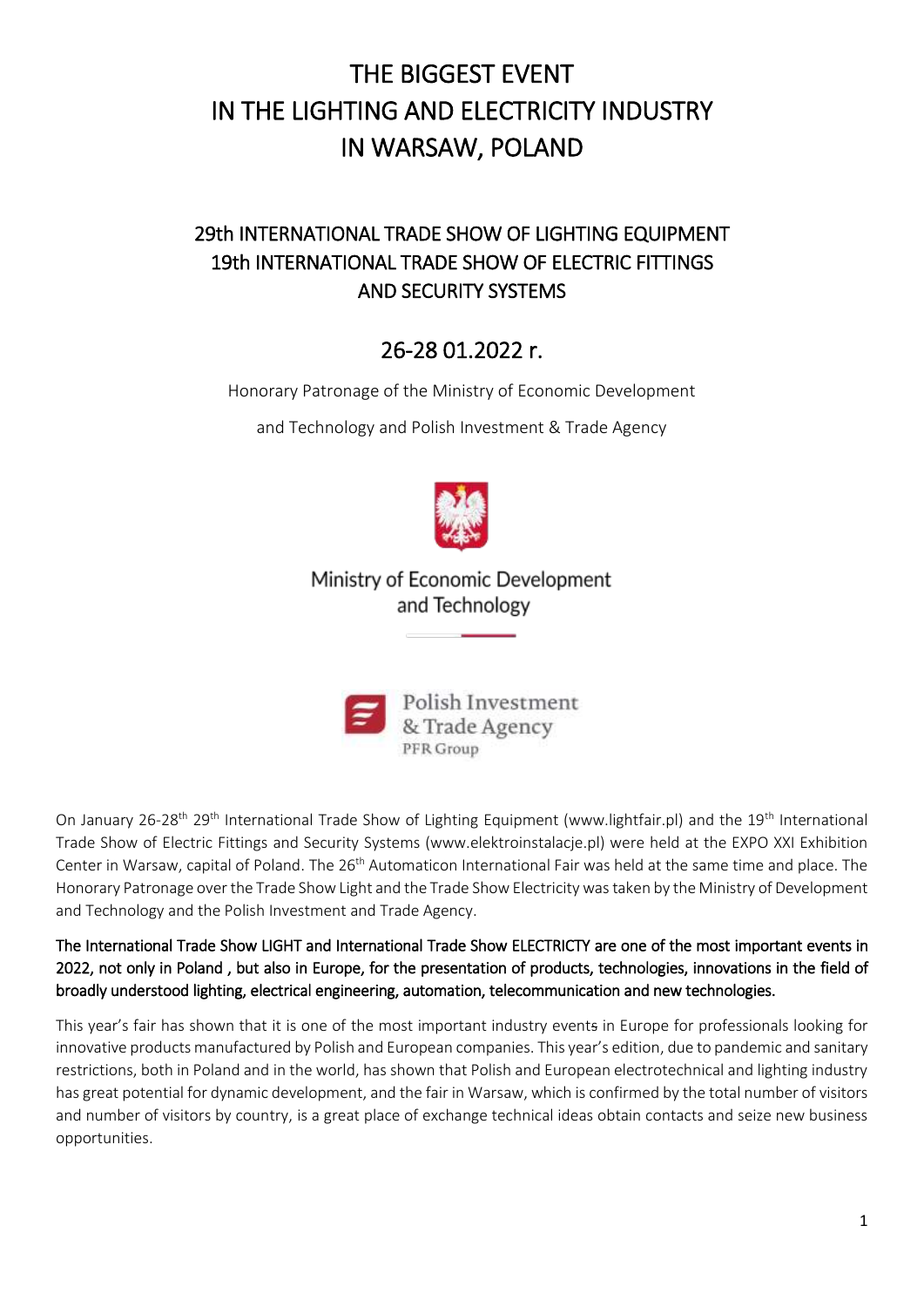

- 11 specialist trainings, workshops and conferences
- 3-day training workshops at the fairgrounds
- 2-day meetings with architects and designers
- LIGHT and ELECTRICAL ENGINEERING for Local Governments
- Masovian Civil Engineer's Day
- Announcement of results and awarding of prizes in competitions :
	- o Competition for the Best Product of the Fair
	- o Competition for the Best Illuminated Commune and City of 2021
	- o Competition for the Best Lighting Investment of 2021
	- o "LOFT before and nowadays" and "LAMP in a geometric image" competitions
	- o Competition for the Best Stand of the Fair

### **VISITORS**

International Trade Show LIGHT and International Trade Show ELECTRICITY is a business event aimed at professionals.

4.534 visitors attended this year's edition of the fair. It is worth emphasizing that the number of visitors from abroad is growing year by year, accounting for 12% of all visitors. Trade Show LIGHT and Trade Show ELECTRICITY, as confirmed by the opinions of Exhibitors and Visitors, is a perfect place to establish international trade contacts and obtain information about new, innovative products and technologies. During these events talks and business connections are initiated, helped build strong relationships in the area of broadly understood the construction sector, industry and the energy sector.



# **VISITORS ACCORDING TO BRANCHES**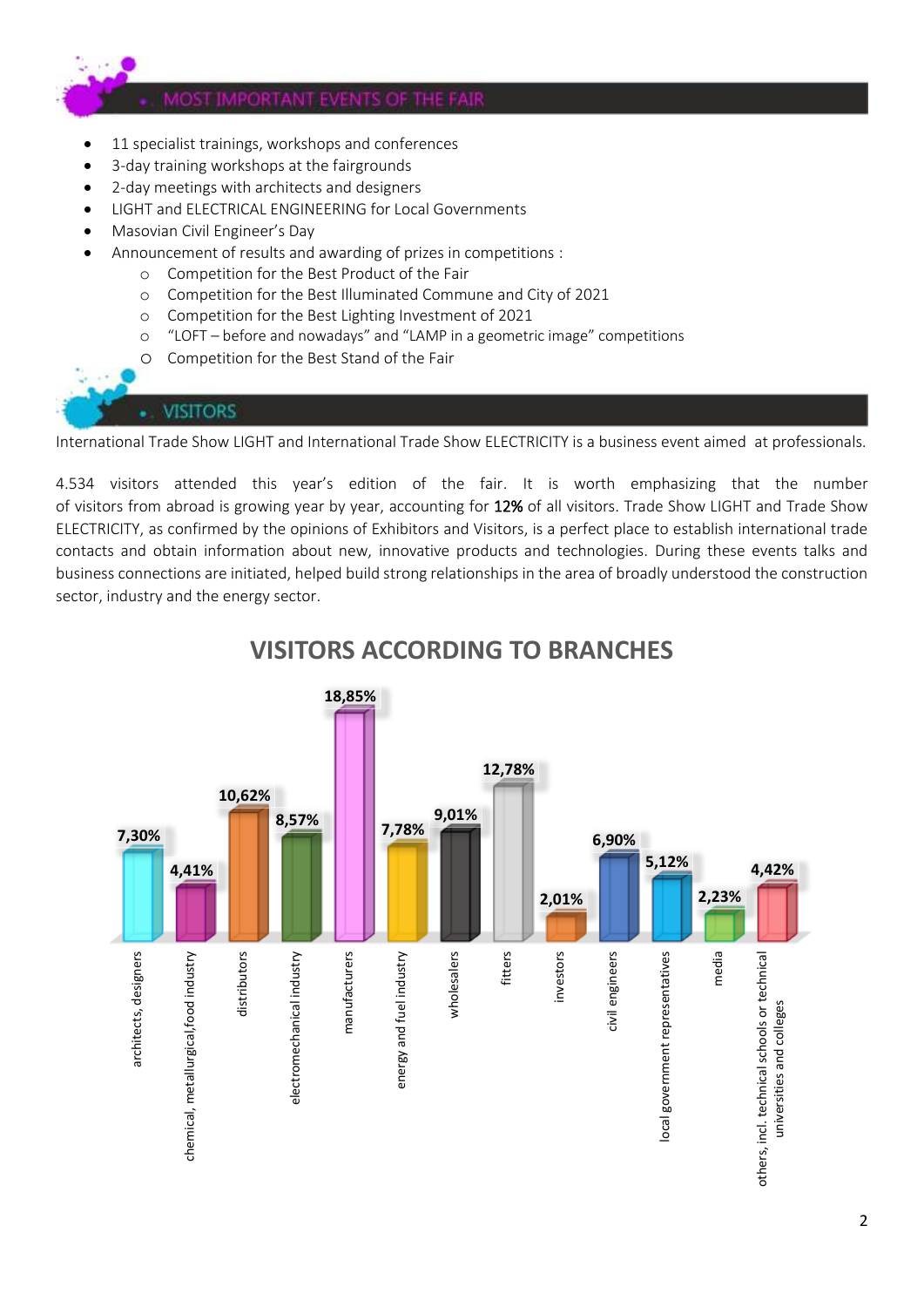Visitors from 24 countries visited the fair. They arrived from: Albania, Austria, Belgium, Croatia, the Czech Republic, Denmark, Estonia, France, Germany, Great Britain, Ireland, Iceland, Italy, Kazakhstan, Kosovo, Lithuania, Latvia, Moldova, the Netherlands, Norway, Portugal, Russia, Slovakia, and Ukraine.



The fair was visited by a trade mission of entrepreneurs from Kazakhstan organized by Polish Investment & Trade Agency, and Polish Association of Lighting Industry together with Agencja SOMA.



On the fairgrounds - 3 exhibition halls, over 10 thousand square meters of occupied space – 218 exhibiting companies. Apart from Polish companies, exhibitors from: France, India, Italy, Lithuania, the Netherlands, Turkey and Ukraine presented their products.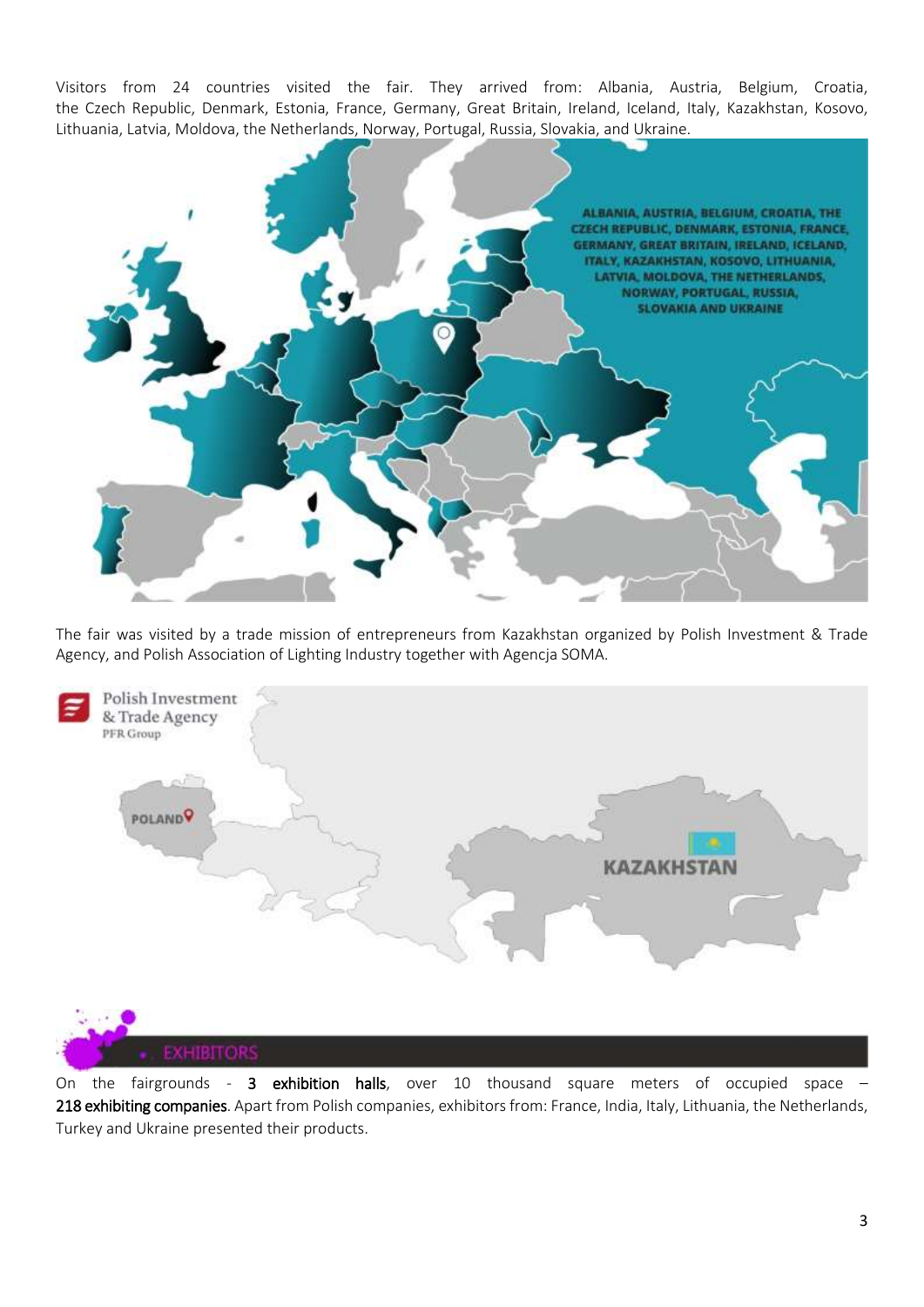#### Design, technology, tradition Made in Italy at the Trade Show LIGHT

At the Trade Show LIGHT, could be experienced the extraordinary Italian design, technology and tradition. All thanks to the Luce in Veneto cluster – an organization that has been supporting the lighting industry in the region for over 10 years, and it was the Trade Show LIGHT in Warsaw that became the place where Italian companies presented their products and solutions.



#### The exhibition sectors at the 29th Trade Show LIGHT:

### **29TH INTERNATIONAL TRADE SHOW LIGHT EXHIBITORS ACCORDING TO THE PRESENTED RANGE SCOPE**



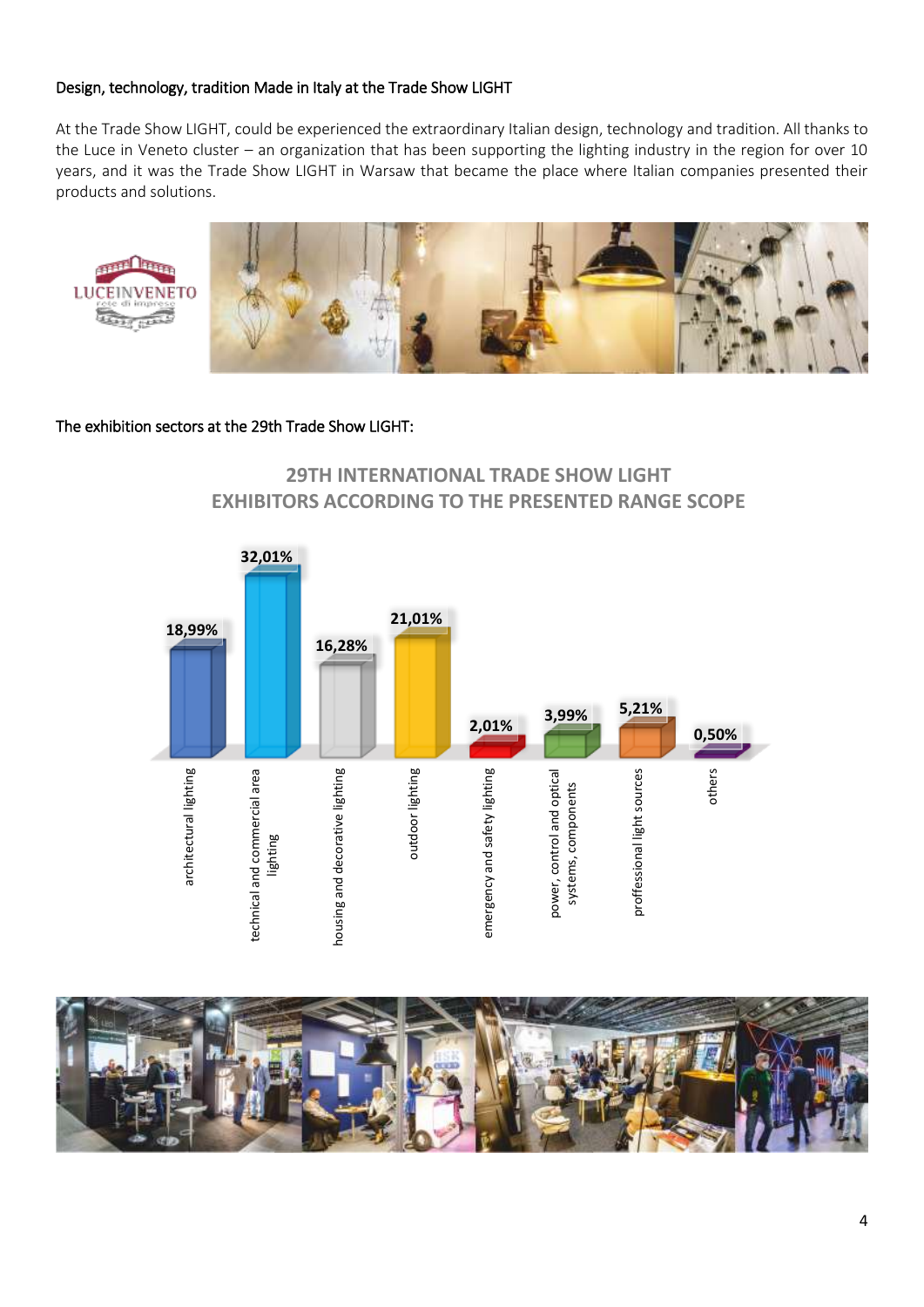#### During the 19th International Trade Show ELECTRICTY, the following sectors were presented:



### **19. INTERNATIONAL TRADE SHOW ELECTRICTY EXHIBITORS ACCORDING TO THE PRESENTED RANGE SCOPE**



#### **FAIR EVENTS**

The fair was accompanied by rich programme of events, such as workshops, discussion panels and industry consultations as well as special shows for visitors.

#### "LIGHT and ELECTROTECHNICS for Local Governments"

"LIGHT and ELECTROTECHNICS for Local Governments" – meeting of representatives of local government units, devoted to energy management in the field of lighting renewable energy and electromobility in cities and communes, were organized as a part of the 19<sup>th</sup> International Trade Show ELECTRICTY and the 29<sup>th</sup> International Trade Show LIGHT.

The meeting included two substantive training sessions:

Session I – Modern lighting solutions at the service of the local government authorities.

Session II – Modern solutions for electromobility and the Internet of Things at the service of local government authorities.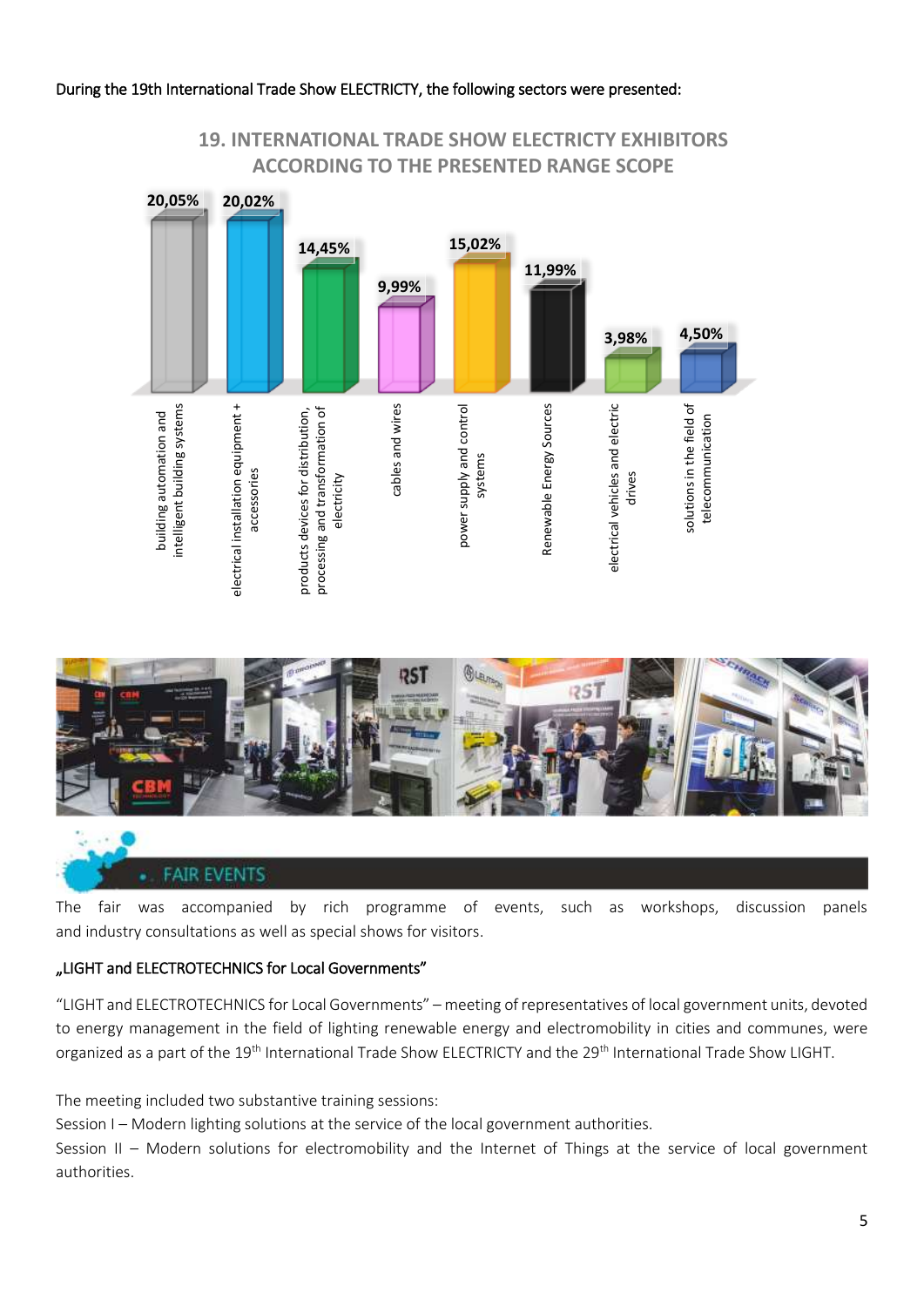The meeting was ending with the award ceremony of the Competition for the Best Illuminated Commune and City of 2021 and the Best Lighting Investment in Poland of 2021.

"LIGHT and ELECTROTECHNICS for Local Governments" was organized in cooperation with Union of Rural Communes of Poland.

#### Masovian Civil Engineer's Day

For the first time, the Masovian Civil Engineer's Day was organized as a part of the fair. It was organized in cooperation with Masovian District Chamber of the Civil Engineers and it was a meeting of designers, installers, representatives of the power industry, contractors, people performing independent technical functions, entitled exercising supervision and control in energy and construction sectors.

#### The Competent Designer – discussion panels and lectures

Meetings and discussions conducted by a famous Polish architect, Justyna Smolec. Live streaming form these meetings and discussion was available on Facebook, Linkedin and YouTube. Each meeting attracted several hundred participants. All topics were well judged by participants, what could be seen from the very positive comments in the chat, as well as among people who came to the fair and participated directly in this event.





#### Two-day training of Polish Committee for Lightning Protection SEP

As part of the Fair, a two-day training course "Effective lightning protection system – a compendium of knowledge for the designer, supervision inspector and persons responsible for protecting buildings systems and their equipment from lightning" was conducted. Polish Committee for Lightning Protection was the co-organizer of this course.

The lightning and surge protection zone was organized at the fairgrounds. Additionally specialist from the Polish Committee for Lightning Protection SEP were providing expert advice.

#### Technical workshops for students from technical high schools

In the exhibition area, an educational zone was specially arranged, where workshops and interactive telecommunication training were held. Students could not only learn about innovative solutions but also perform specific installation tasks under the supervision of specialists from Polish Chamber of Digital Broadcasting.

#### Trainings and exams for electricians

A special self improvement courses for electricians with skill upgrading examinations were organized by Association of Polish Electrical Engineers SEP.

#### Specialist League 3.0.

It was the third edition of the competition for people related to the electrical and telecommunication industry. Professionals as well as students could participate in the League of Specialists. The competition was conducted in four rounds. Every day, at the SCHRACK TECHNIK

Poland stand, the finals of the day were organized. The participants could win attractive prize gifts and cash prizes.



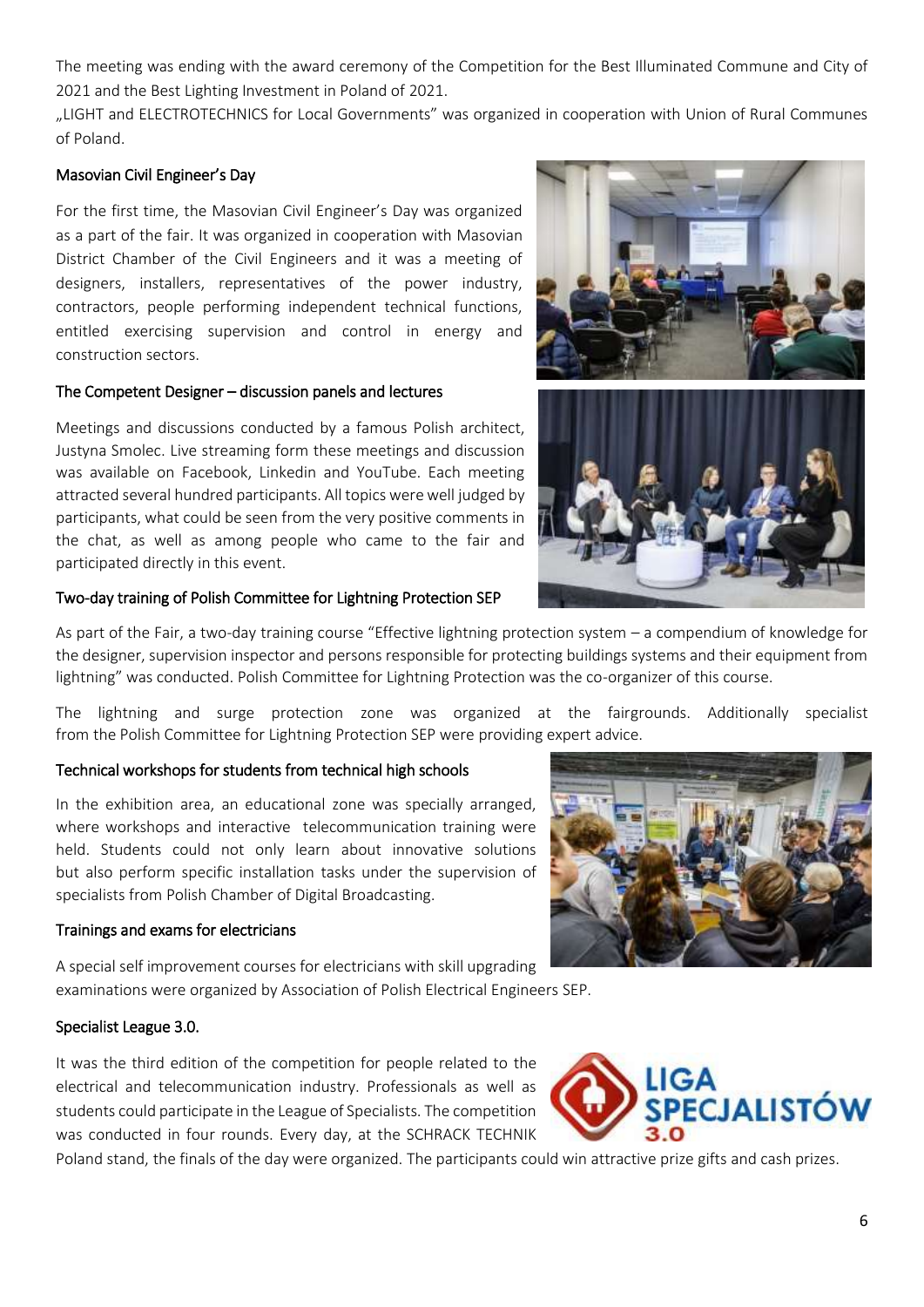### Exhibition of finalists and winners of the competitions: "LOFT – before and nowadays" and "LAMP in a geometric image"

The International Trade Show LIGHT has been supporting young designers and architects for years. Their fresh look at modern lighting solutions is extremely valuable for manufacturers and distributors. The awarded works were presented at the postcompetition exhibition accompanying the Trade Show LIGHT. This year the topics of the competitions were "Loft – before and nowadays" and "Lamp in a geometric image". The competition jury selected 12 final projects. The competitions were popular among Polish and foreign students. The award ceremony shows that young people are full of positive energy, have good ideas to set new directions in lighting design.

Kanlux company was a sponsor company of these competitions.

The industry patronage over competitions were held by: the Design Department of the Academy of Fine Arts in Warsaw, the Faculty of the Architecture of the Gdańsk University of Technology and the Institute of Architecture of the State Higher Vocational School in Racibórz. The media patronage was taken by the important Polish web portals like: InfoArchitekta.pl, Architekturaibiznes.pl, Sztuka-architektury.pl, architekturaibiznes.pl

#### Academy of Fine Arts Exhibition

The long-term cooperation of the Trade Show LIGHT with the Faculty of Design in Warsaw Academy of Fine Arts always brings interesting results. This year, at the fairgrounds, a very interesting exhibition of the best works of students of this faculty was created. The unusual lamps designed by young designers amazed the visitors of the Trade Show LIGHT.

#### Measurement workshops

For 3 days of the fair, professional measurement workshops were organized at the fairgrounds. The workshops were organized at the stand of SONEL company. 150 people from all over Poland took part in these workshops. During measurement workshops, it was possible to examine the electrical parameters of photovoltaic panels, check the overvoltage protection of electric car charging stations, conduct safety tests of lighting fixtures, as well as perform thermal imaging measurements using specialized cameras as well as learn how to use thermal imaging camera for thermal inspections.

#### Trainings, conferences, workshops

Trade Show LIGHT and the Trade Show ELECTRICTY, offer a wide program of trainings, seminars, conferences in the field of lighting, electrical installations, telecommunication installations, renewable energy, electromobility and construction law. This edition was attended by 246 specialists.







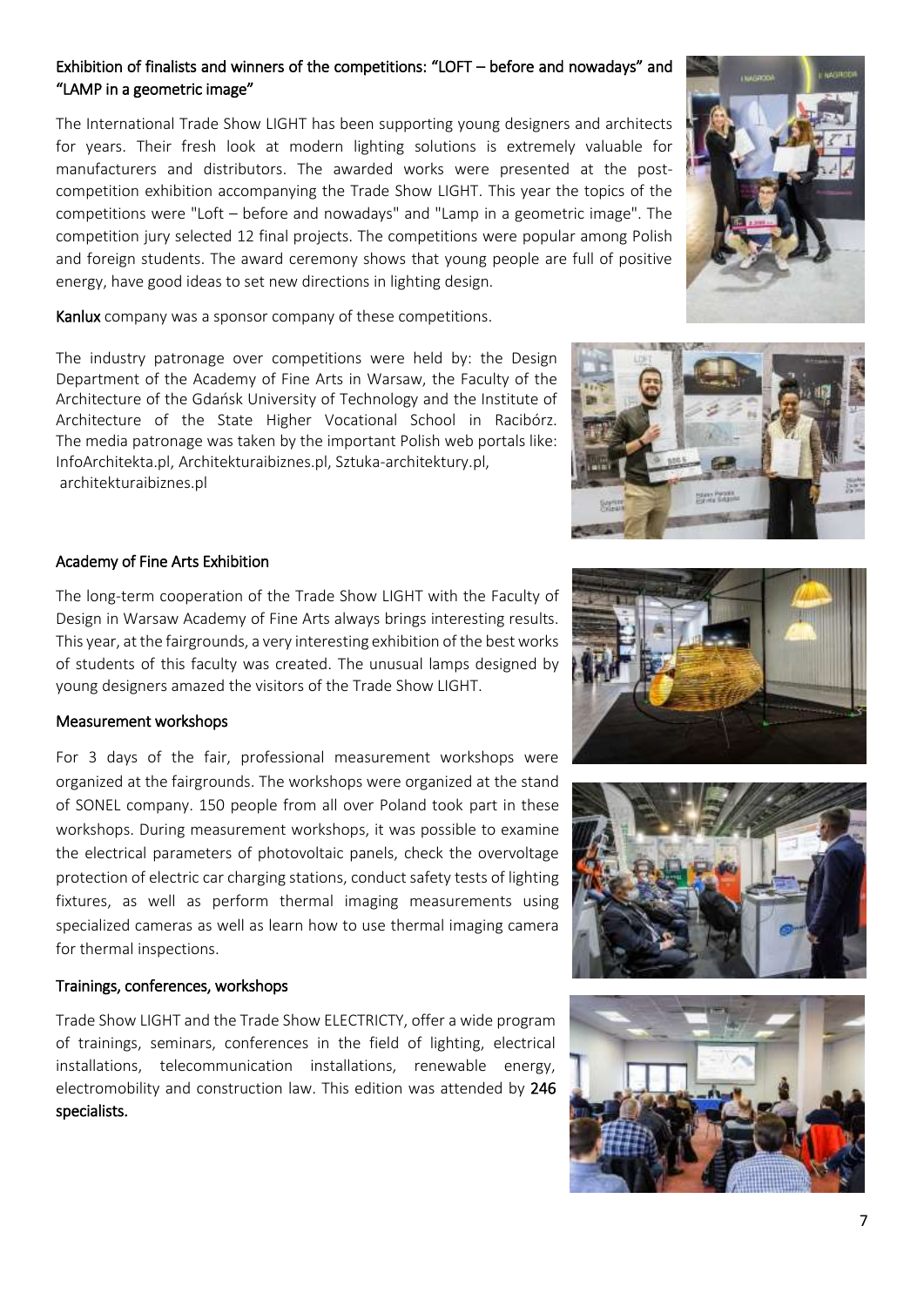This formula of combing presentation of products with effective training program gives the participants unique opportunity to verify the acquired knowledge with the offer of Exhibitors.

The fair was accompanied by 11 trainings, meetings, workshops and conferences. They were addressed to a wide range of professionals related to the energy, construction and industry as well as to Local Government Units. All of them were organized with the most important in Poland business and industry associations.



The air purification from microbiological and chemical pollutants, including bactericidal and antiviral (also anti-COVID-19) was also discussed.



Announcement of results and awarding the winners of 5 competitions were organized during this year's Trade Show LIGHT and Trade Show ELECTRICITY:

- Competition for the Best Product of the Fair
- Competition for the Best Illuminated Commune and City of 2021
- Competition for the Best Lighting Investment of 2021
- Competitions: "Loft before and nowadays" and "Lamp in a geometric image"
- Competition for the Best Stand of the Fair

The main prize of the 19th International Trade Show ELECTRICITY was awarded to ORANGE POLSKA company for the Smart Light System – intelligent lighting control.

The Main Prize of the 29th International Trade Show LIGHT was awarded to GL OPTIC company for the GL OPTICAM 3.0 4K TEC matrix luminance measurement system.

The main prize of the Polish Chamber of Civil Engineers was awarded to ELGIS company for the-OP-52 EL-pure luminaire containing the UVA photocatalytic cleaning module.



The first and second awards and distinctions were also presented. The awards were presented during a special ceremony organized at the Fair.

The title of the BEST ILLUMINATED COMMUNE AND CITY of 2021 was awarded to the Municipal Office in Bieruń for the modernization of external lighting in the city of Bieruń.

The title of the BEST LIGHTING INVESTMENT of 2021 was awarded to Wojnarowscy company for lighting the conference and recreation complex "Cukrownia Żnin".

The title of the BEST LIGHTING INVESTMENT of 2021 was awarded to Wojnarowscy company for the illumination of the conference and recreation complex "Cukrownia Żnin".



The special Award - The Alicja Peczyńska Award, was awarded to Wojnarowscy company for non-standard, very original and very professional illumination of the conference and recreation complex "Cukrownia Żnin".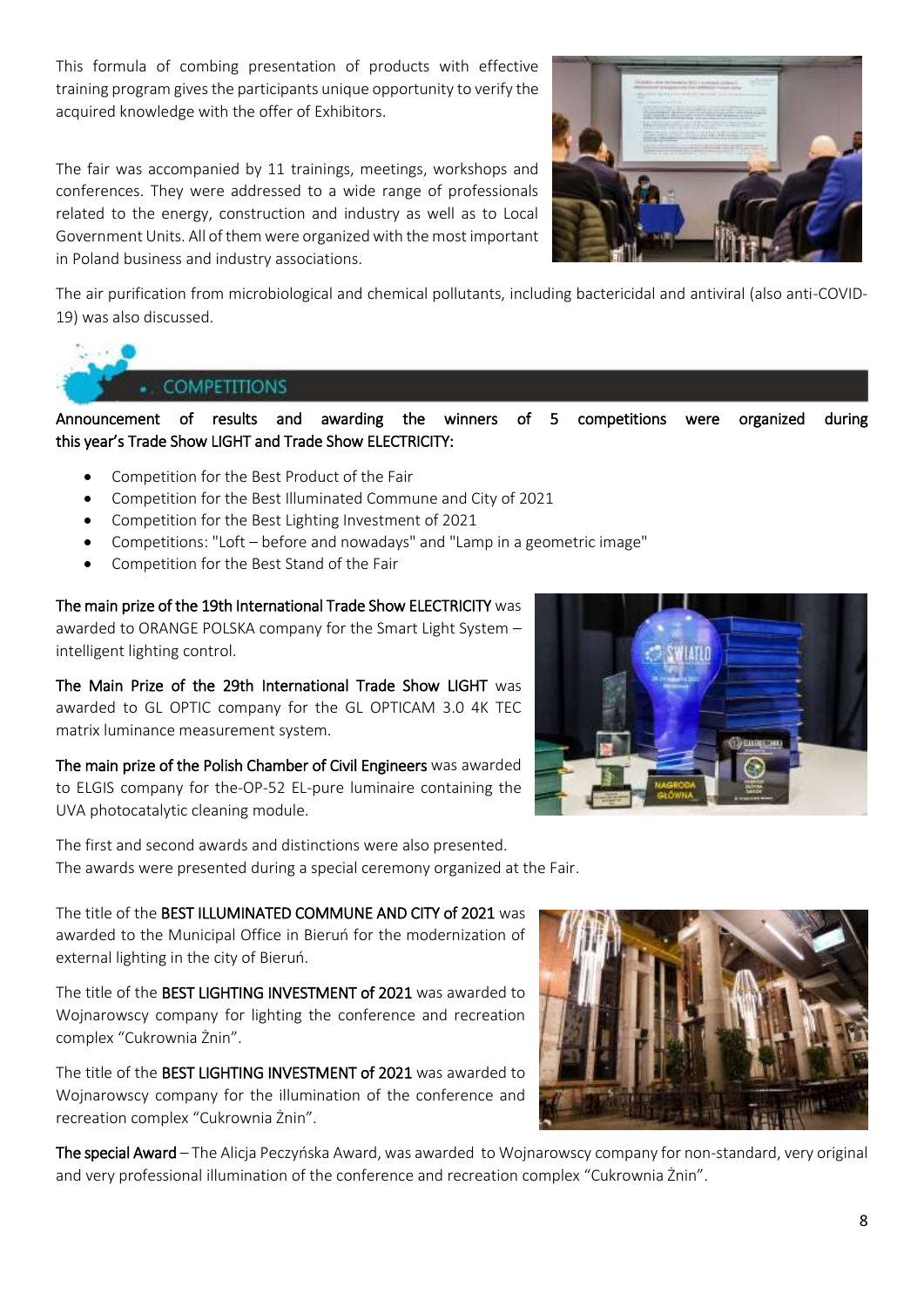The awards were presented during a special ceremony organized in the foyer on the 1st floor of the EXPO XXI building at the end of the meeting "LIGHT and ELECTRICTY for Local Governments"

The first, second and third prizes were also awarded in each category of the Competition.

During the 29<sup>th</sup> International Trade Show LIGHT and 19<sup>th</sup> International Trade Show ELECTRICTY, the Individuality of the year 2021 competition was settled. The results were announced and the awards were presented at a special ceremony held at the fairgrounds on 26<sup>th</sup> of January.

In the industry category, the title of Individuality of the year 2021 was awarded to Lech Adam Żak – graduated at the Poznań University of Technology, the specialist in networks and energy systems, active member of the Association of Polish Electrical Engineers (SEP), Vice-President of the Management Board for Strategy and Development in ENEA Group.



In the science category, the title of Individuality of the year 2021 was awarded to Krzysztof Perlicki, whose scientific activity is related to the Warsaw University of Technology.

In the business background category, the title of Individuality of the year 2021 was awarded to Mikołaj Przybyła who is the Operation Director, Member of The Management Board of GL Optic company.

Detailed information for exhibitors and visitors are available on websites:

[www.lightfair.pl;](http://www.lightfair.pl/) [www.elektroinstalacje.pl;](http://www.elektroinstalacje.pl/) [www.tele-technika.com;](http://www.tele-technika.com/) [www.pzpo.pl](http://www.pzpo.pl/)